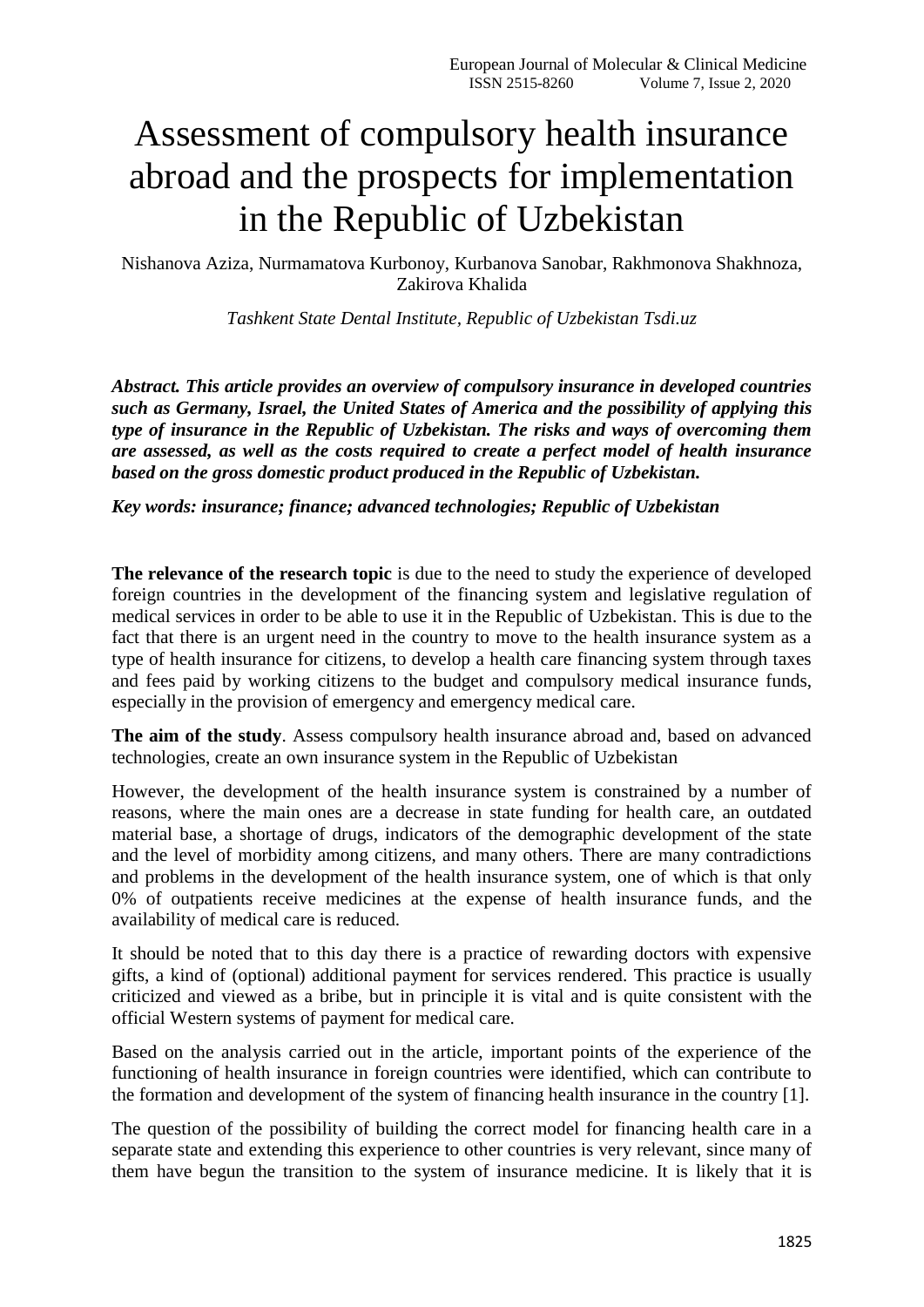impossible to build an ideal health financing scheme that would be equally suitable for all states, since a model that is suitable for one country may not be acceptable for another. To this end, we will consider the experience of more developed countries in this direction, taking into account the methods they use to finance the health insurance system.

Let's start with the Federal Republic of Germany, where health insurance is compulsory for all employees, except for employees with an annual income of more than 53,200  $\epsilon$ .

The main amount of payment to the insurance fund is 5.5% of the citizen's salary, while 0.9% of the citizen's salary is a special contribution for dentist services and sick leave. The balance, which is 4.6% of the total salary, is paid by the employee and the company in which he works in equal shares. These insurance contributions are only deducted from the employee if he earns more than  $\epsilon$  500 per month. The maximum insurance premium is approximately 38  $\epsilon$ per month for the employee and employer. An employee is exempt from insurance premiums only if he is sick and is on sick leave, this period will not be deducted from the insurance premium [2].

In addition, the non-working members of his family must be included in the insurance policy, and they also receive medical assistance in full. The employee's insurance premium depends only on his salary, regardless of how many family members are included in the insurance policy [3].

In order to somehow limit the consumption of medical services, there is a system of copayments when receiving medical care. For example, a consultation with a specialist doctor is  $0 \in$ , without insurance the cost of this service is much higher, a small co-payment is charged in order to discourage people from seeking help without the need for it, in addition, a copayment for prescribing medicines, etc. is also applied.

All types of financing in Germany go through the health insurance funds, by attaching an employee to one specific fund. The scope of health insurance services in Germany is quite extensive, which allows citizens to completely recover from their illnesses.

A relatively small percentage of residents (8%) who are allowed not to have compulsory health insurance are insured in private health insurance companies, while choosing only those medical services that they consider necessary, or are not insured at all. They can also insure partial coverage of outpatient care for 75% or 65%, i.e. there are a lot of options [4].

The basic principles underlying the German health insurance system were created by Chancellor Bismarck in 884. It was based on the principle of national solidarity: the number of medical services does not depend on the amount of contributions of each person, wealthy people bear costs for the poor, and healthy people - for the sick.

Next, consider Israel, where medical care is guaranteed to all citizens of the country and is based on compulsory state health insurance, with all costs being borne by the country's government.

As in the Federal Republic of Germany, all types of financing go through the health insurance funds by attaching the employee to one specific health insurance fund, but if the employee expresses a desire to change the health insurance fund, then 4 shekels is charged from him.

The Israeli National Insurance Institute levies a tax on medical care, and the amount of this tax depends primarily on the income of a citizen of the country.

From incomes up to 60% of the average wage in the country, the contribution is 3%, from incomes exceeding 60% of the average wage, the contribution is 5%. Contributions are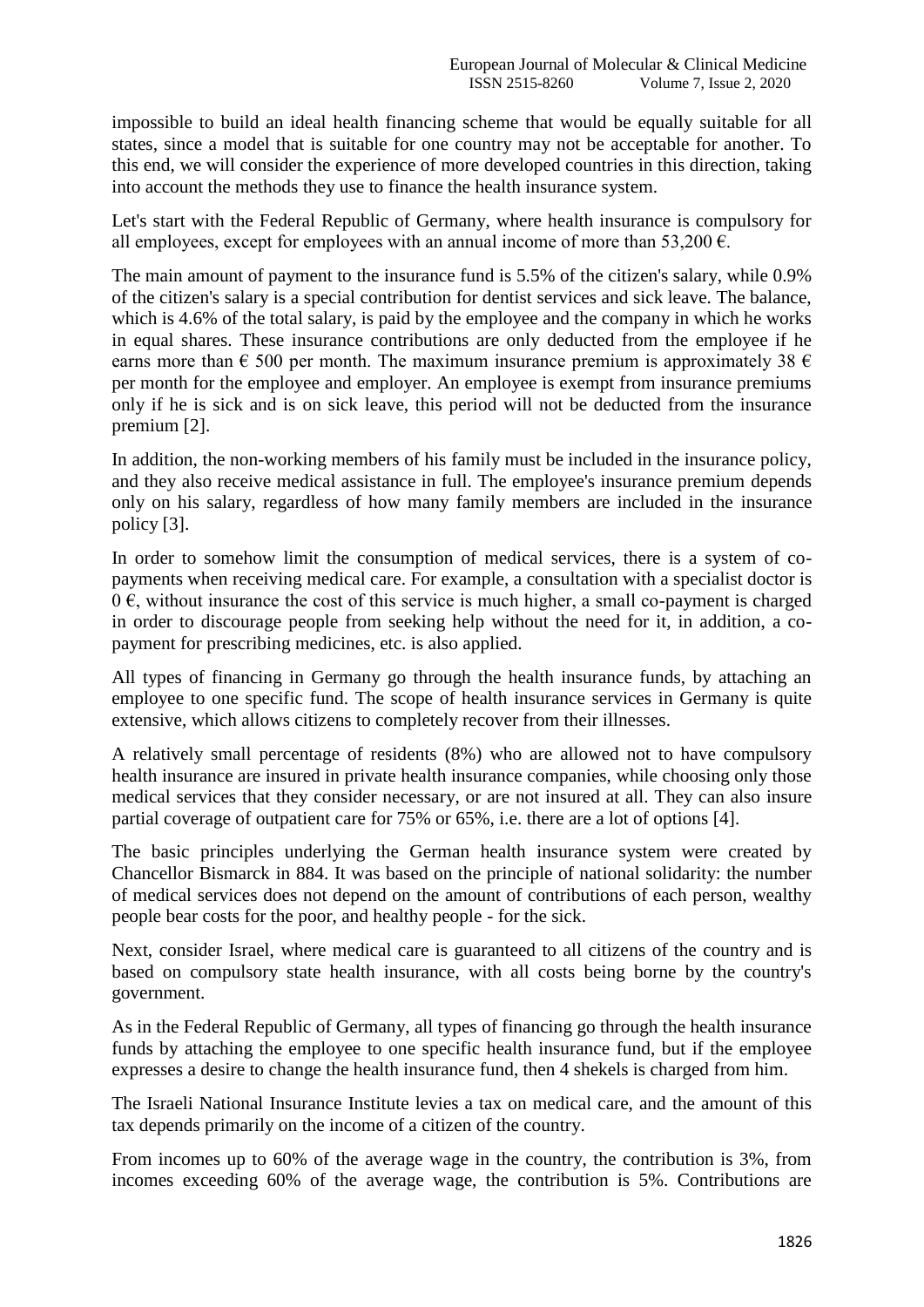deducted from employees' wages by employers; delay in payments does not infringe upon the employee's rights. Citizens of retirement age pay 86 shekels a month, while the old-age benefit, together with social benefits, is 27 shekels. Minors are exempted from paying insurance premiums, and the unemployed pay about 30 per month from unemployment benefits [5]. Of the GNP, healthcare costs account for about 7.8%. The number of beds (in hospitals) per 000 inhabitants is 2.2. A working Israeli misses an average of 9 work days a year due to illness. Average life expectancy: men - 8 years; women - 82 years old. Infant mortality: 3 per 000 births. So, the principles underlying the Israeli health insurance system are that medical care is guaranteed to all Israeli citizens regardless of social status. The current Israeli healthcare system is considered one of the best in the world, medical services are provided at 4 levels determined by the state: a family doctor in district polyclinics; referral specialists in district polyclinics; hospitalization; rehabilitation [7]. A slightly different health insurance system has developed in the United States. In terms of spending on medicine, the United States has occupied a place in the world for many years. 7.5% of GDP (or 2.6 trillion per year), in contrast to the EU countries, where these costs average 8.3% of GDP. The average salary for a doctor in the United States is 50,000 per year. Depending on the percentage of coverage of medical expenses, there are 5 basic insurance plans: platinum about 90% are paid by the insurance company; gold - the insurance company pays about 80%; silver - the insurance company pays about 70%; bronze - the insurance company pays about 60%; minimum insurance - designed only for emergencies [8]. Almost every American company provides its employees with health insurance, but in most cases, the employer finances only part of the cost of the insurance, and the employee pays the rest. The concept of American "minimum" insurance is of interest. The minimum insurance covers only very expensive treatment: surgery, or treatment after an accident. Visits to the doctor, tests, discounts on the purchase of medicines are not included in it. The cost of the minimum insurance (depending on the patient's health level) starts at \$ 90 per month.

In recent years, health care spending has increased in America, although there has been little improvement in this area, which is heavily criticized by society. It is also worth noting that over the past 0 years the cost of insurance for the employee has doubled.

It should be noted that this insurance sector is monopolized and in practice there have been and are many examples of discrimination against patients both before and after the conclusion of a health insurance contract, including in the form of refusal to pay [11].

In the EU countries, the health care system turned out to be more efficient than in the USA, so the US government began health care reform in 204.

Under this reform, all citizens and residents of the state were required to have health insurance, and those citizens who did not want to have this kind of insurance had to pay a fine of 95 for adult individuals, or% of the amount of a person's income, but since January 206 the fine has increased up to 695, or 2.5% of the person's income.

Medical insurance is purchased by each person individually only when its price is not higher than 8% of his annual earnings. Otherwise, if the price of the health insurance policy is higher than 8% of the annual income, and the annual earnings are less than 4400 per person, or less than 29,330 per year for a family of 4, then the country will bear the costs of Medicaid health insurance [12].

Tax subsidies have also been introduced for citizens whose annual earnings range from 4400 to 43320 per person or from 29330 to 88200 for a family of 4 people.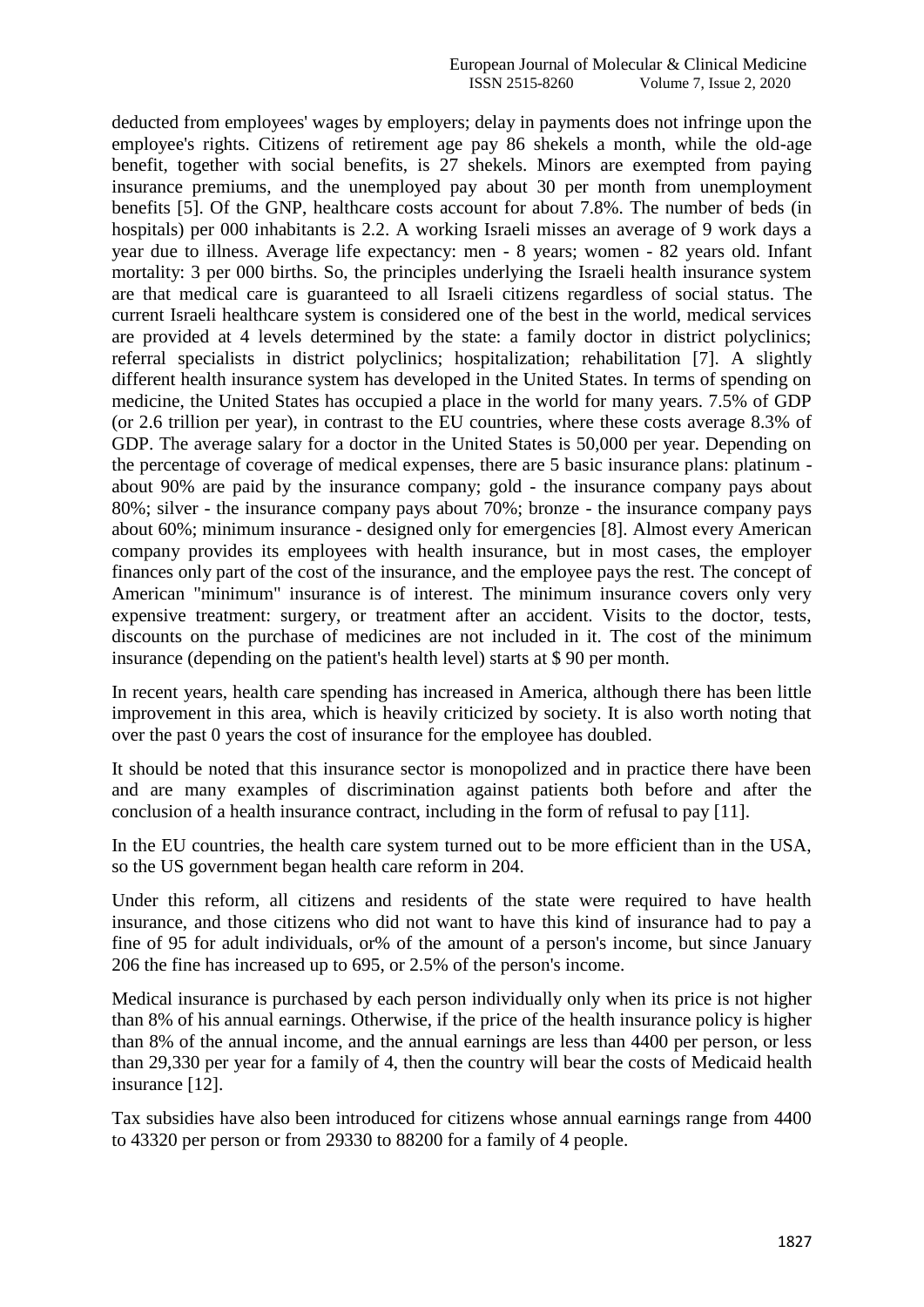The establishment of inflated insurance rates and denials of health insurance for the population with high risks of illness to insurance companies are prohibited.

The country controls and regulates the income of insurance firms - firms are required to use at least 80-85% of the sums received as insurance premiums to pay for medical services (administrative costs), the profit from insurance firms is no more than 5-20% of income.

The main expenses for this reform are planned to be taken from the federal budget - 90%, the remaining 0% will be covered by the state budgets. It is planned to spend \$ 940 billion on the reform within ten years [13].

Thus, different countries have different approaches to insurance. Somewhere, as in Germany, health insurance is compulsory and subject to verification, somewhere - voluntary, but they still prefer to use it,

A feature of the compulsory health insurance system of the Federal Republic of Germany is that the quality of medical services is not depends on the amount of contributions from each person. Wealthy people bear the costs for the poor, and healthy people for the sick - this makes it possible to create social security, on the one hand, without shifting responsibility onto the shoulders of the state, and on the other, forcing the patients themselves to bear the entire burden of expenses from their own pockets. Thus, at the heart of CHI (Compulsory health insurance) is based on the distributive principle of financing. Despite the fact that the amount of premiums is not strictly linked to the degree of risk, as is typical for private insurance companies, and the amount of premiums is the same for all insured, the volume of medical services provided to each of them differs significantly. This is due to the well-known fact growing needs for health care with age. Funds are redistributed from young and healthy to elderly and sick members of insurance funds. It is necessary to note another important social component of the German CHI system, consisting in the fact that with compulsory insurance, all family members of the insured are jointly insured without making additional contributions if the income of each does not exceed a certain minimum (327 euros in the old and 322 euros in the new lands). Thus, the compulsory health insurance system represents is the preferred (and often the only possible) option for receiving health care for people with low incomes, for families with children with a single source of income, and for the elderly [14].

The German health insurance system assumes the existence of an extensive system of insurance institutions. About 1,500 health insurance funds are involved in the implementation of compulsory medical insurance in Germany, representing self-governing financial and credit institutions that perform the functions of compulsory health insurance funds. The health insurance funds collect insurance premiums, keep records of the insured, organize and pay for the necessary medical care. There are health funds for enterprises, agricultural workers, artisans' unions, health funds for seafarers and miners, as well as the so-called ersatzkassy, who are engaged in insurance of people with high incomes, for whom, due to the existence of an income ceiling participation in the general system of compulsory insurance is not provided. Unlike health insurance funds, ersatzkassa do not receive government subsidies. If earlier insurance was carried out by a particular health insurance fund by territorial or production characteristics (that is, attachment was possible only locally residence or place of work), now every worker can freely choose any of them [15]

In addition to the main tasks associated with the health insurance process, the health insurance funds inform policyholders on all issues related to threats to their health and the prevention of diseases.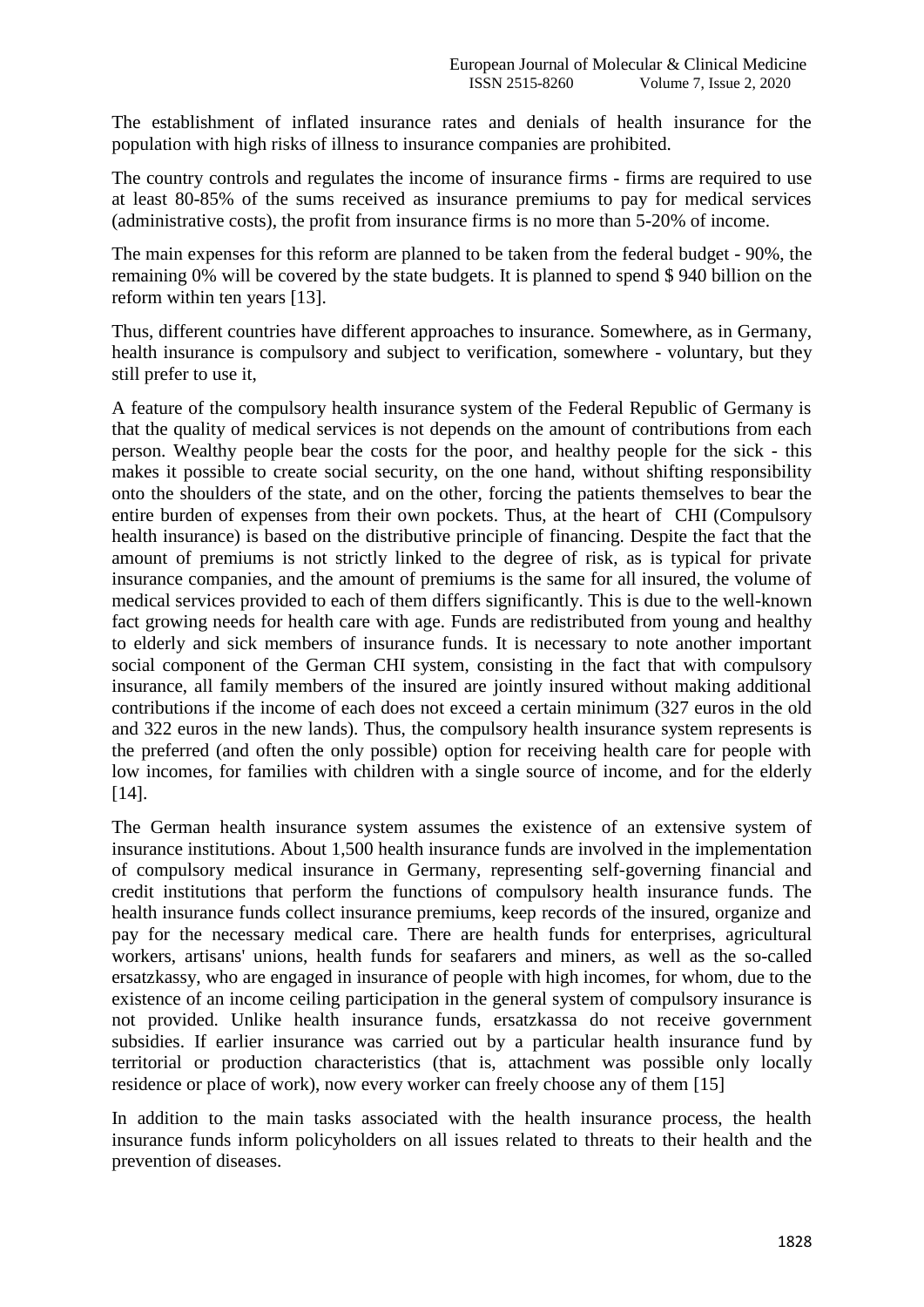In order to protect joint interests, the health insurance funds are united in alliances at the federal level or the level of individual lands. There are two main types of physician organization: physician associations and physician wards.

The health insurance associations conclude contracts with medical associations, on the basis of which the latter provide service. In turn, the health insurance funds pay reimbursements to the medical associations.

The health insurance funds pay for the work of doctors and hospital services in accordance with the established tariffs for a specific disease.

Since a large number of private practitioners are contractually affiliated with health insurance funds, they are not entitled to service the patients insured in them. Since the insurers generally set aside a small set amount per patient for the fee fund, many doctors compensate for the loss of income by serving more voluntary health insurance patients. Doctors' associations guarantee proper performance for their members, which includes, inter alia, the financial records of each doctor before merging based on a catalog of services, each of which corresponds to a certain price reference [16].

In total, medical insurance services cover about 90% of the population of Germany. They are workers and employees whose monthly income does not exceed 75% of the pension insurance contribution limit, disabled workers, agricultural workers and relatives who help them, some groups of independent workers (for example, artists), retirees, if during their working life they participated in pension insurance, workers who underwent rehabilitation after suffering occupational diseases, students, as well as the unemployed. In the circle not covered by compulsory medical insurance includes self-employed persons (sole proprietors), government employees and private practitioners regardless of their annual income, since it is believed that due to corporate they can get free medical care from their colleagues. The main factor limiting the circle of persons subject to compulsory health insurance, is the desire of the state to protect segments of the population with low incomes from burdensome expenses for paying, as a rule, higher contributions to voluntary health insurance system. An important point is also the possibility of subsidies on the part of government agencies in the event of a decrease in income or loss of work in general [17].

In general, the scope of medical services of compulsory health insurance is quite wide and includes:

 $\Box$  Outpatient and inpatient treatment, in which the patient has the right to freely choose a doctor. In a circle services provided within the framework of medical care include medical advice, examination, surgical treatment, provision of medicines, as well as the provision of other medical assistance necessary and appropriate in a particular situation. Within the framework of medical care provided by funds of the compulsory insurance fund, the services of a dental specialist are also provided free of charge (with the exception of dental prosthetics, the amount of its payment by the health insurance fund ranges from 30 to 65%). When stationary treatment, the patient has the right to freely choose the medical institution, the referral to which is made on based on the instructions of the attending physician with the consent of the patient. Inpatient treatment under the CHI provides for certain conditions for keeping the patient: general conditions of service, wards with only a few beds, etc.

In case of impossibility of hospitalization for any reason, medical assistance can be provided to the patient at home. After completing the course of treatment, he can be provided with the necessary assistance for rehabilitation with compensation for all costs, including travel expenses.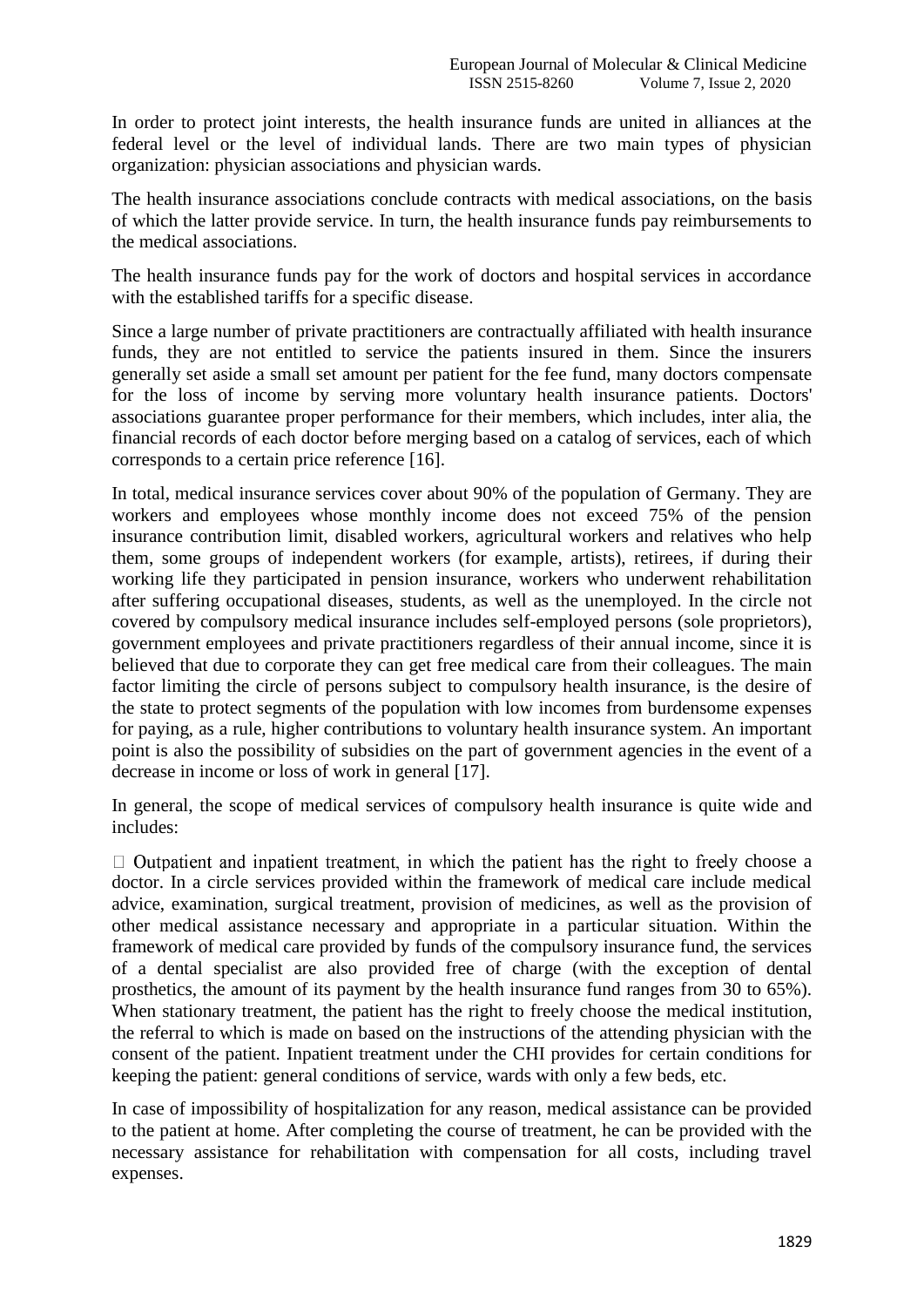Also subject to compensation:

 $\Box$  Payment of cash benefits due to loss of earnings due to illness, the maximum benefit does not exceed 90% of the last net earnings of the insured.

 $\Box$  Medical care for mothers, which extends not only to the insured, but also to uninsured married women, is provided to them within the framework of family support programs. Medical services include medical services and counseling for pregnant and lactating mothers, assistance with childbirth and postpartum period. Women eligible for health insurance in an employment relationship on the basis of an employment contract concluded at least six months before delivery, they have the right to receive cash benefits for a period of six to eight weeks after the birth of a child in an amount not less than the salary at the previous place of work. In 1979, working women were given the right to require additional four months of parental leave in excess of the mandatory two months previously established by law [18].

During this vacation, the woman receives a sick leave benefit cash desk in the amount of half of the salary determined by her at the workplace.

 $\Box$  Medical care for those abroad. In this case, a rather limited amount of necessary medical services is provided only in the countries of the European Union, with which this hospital there is an agreement on the provision of medical care. As a rule, in order to receive the full scope of medical care, the insured is recommended to conclude an additional health insurance contract.

 $\Box$  Provision of other assistance in matters of birth control, difficult cases of pregnancy, as well as free provision of contraceptives [19].

The principle of financial independence, which underlies the organization of health insurance institutions in the Federal Republic of Germany, gives the health insurance funds the full right to make decisions on all issues related to obtaining distribution of income, which makes them independent of the provision of public resources. The CHI is financed by:

1) At the expense of contributions paid equally by employers and employees.

2) At the expense of the pension fund, insurance premiums of students of higher educational institutions.

3) At the expense of the federal labor department, which it pays for the unemployed.

4) In an insignificant amount, funding is also provided through state subsidies paid to health insurance funds to support motherhood [20].

5) An important source of financing for the compulsory health insurance system in the Federal Republic of Germany is compulsory additional payments from insured persons. Such additional payments include, for example, partial payment for medicines, dental services, etc. It should be noted that the mechanism of participation of the population in medical expenses exists in most countries of the European Union, and is intended primarily to limit excessive consumption of health services; and containment of growth in public health spending. Moreover, this contributes to the limitation of the supply of services by the medical staff, because, knowing that the patient does not pays for the care provided to him, the doctor will be inclined to recommend more expensive treatment.

The compulsory health insurance system has developed so much in Germany that most health care services are covered by compulsory insurance. In this regard, not without reason, there are problems associated with a significant increase in costs.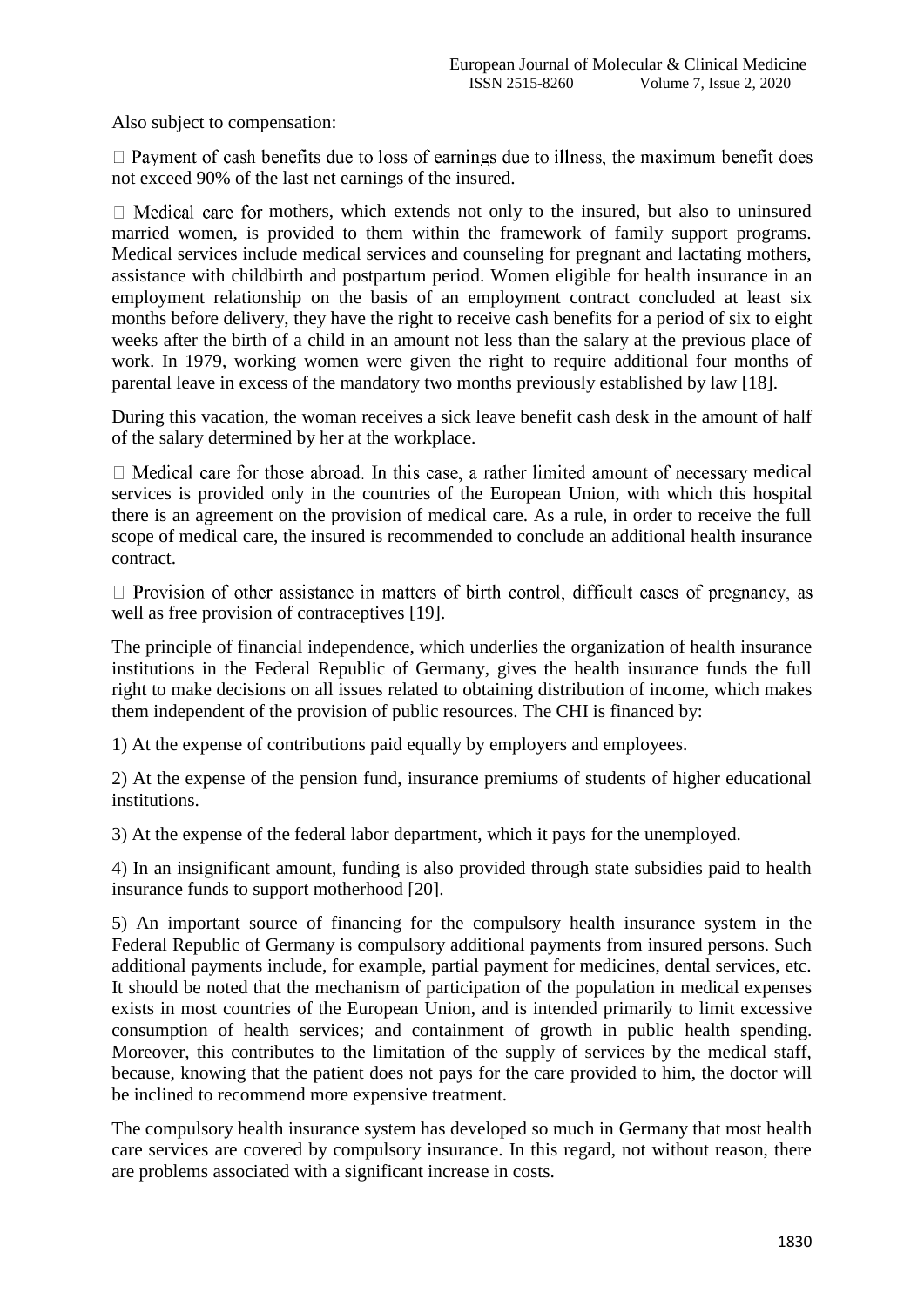A significant problem that stands in the way of such a system of financing medical activities, is the direct impact that doctors can have on the level of their own income, carried out through the choice of treatments and medicines that are not the same in cost. Thus, the decision on the choice and method of treatment and the means used for this, which are in the competence of the doctor, gives him, so to speak,

"The key to the fireproof closet of the cash register, which contains money" [21]. The total income of the doctor is determined as the difference between costs and turnover, which includes such components as the number of patients in the fund, the average number of visits to the doctor, the number of services provided to each patient per visit, and the personal fee. Since about 90% of the population are members of the CHI, that is, members of health insurance funds, their contributions are a livelihood for most doctors. Since the quality of service is largely dependent on time, spent by the doctor for each patient, then the high costs associated with treatment, thereby should infringe on his income. A serious problem of compulsory health insurance that has emerged in recent years,

is the outstripping increase in wages and insurance premiums in the growth of treatment costs. This leads to a reduction in funding for health care, which inevitably affects the deterioration of the quality of the medical services. This is manifested, in particular, in the fact that doctors, in order to reduce costs, are forced to abandon expensive examinations and treatment, prescribe cheaper, but less effective drugs, and in hospitals - to deny patients an operation.

The ways to overcome the negative phenomena that exist in the compulsory medical insurance of Germany have been outlined in the course of the health care reform currently under way in the country. The following provisions can be distinguished as its basic elements:

1) A decrease in the number of medical services provided under the CHI. This is planned to be done at the expense increasing the share of participation of the population in paying for medical services.

2) It is planned to change the procedure for collecting contributions, which will take into account not only the level of wages fees, but also other income, such as income from securities or side business activities.

3) An important point for improving the quality of medical services is the expansion of the rights of doctors, which will allow them to individually negotiate with insurance funds about medical services without mediation associations of doctors.

4) It is also envisaged to expand the rights of the insured, which will allow the latter to have more information about doctors and methods of treatment.

5) An important element of health care reform is the requirement that everyone should be insured.

This will increase the amount of funds received by attracting certain individuals who were not previously required to be insured population groups.

6) Since the costs of health insurance funds for medicines are constantly increasing, it is planned to streamline functioning of the pharmaceuticals market, significantly reducing the range of pharmaceuticals that are paid for health insurance funds. In addition, it is envisaged to strengthen control over the rise in prices for medicines, as well as establishment of material liability of doctors for the prescription of drugs, the cost of which exceeds the legislatively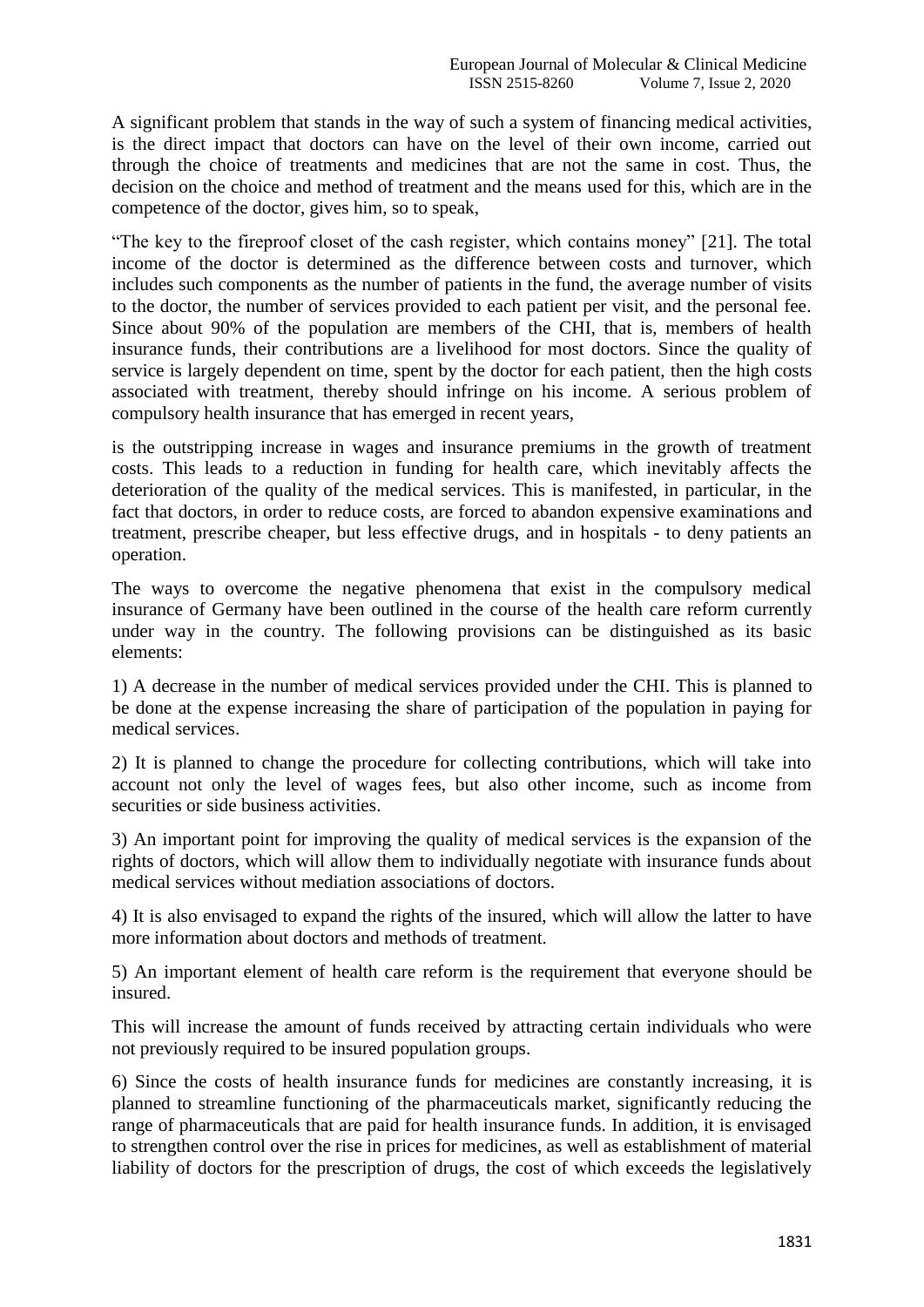established budgetary limits. An alternative (and addition) to the CHI in Germany is voluntary health insurance, which applies to citizens who, due to their high income or professional activity, are not subject to CHI, but also for those people who have the means and desire to receive additional help. Existence in the country two different forms of sickness insurance stimulates competition in the health care market. The main the factor determining the difference between compulsory and private health insurance is income, which is 40,034 euros per year. If the income is higher, then the citizen has the right to services private insurance.

Unlike compulsory health insurance, voluntary health insurance offers a greater amount of medical services. For example, within the framework of the VHI there is a free choice of a hospital, as well as improved conditions of stay in it, the services of a personal doctor, reimbursement of up to 100% of the costs associated with inpatient treatment (in compulsory medical insurance, as a rule, part of the costs is reimbursed by the patient) Compared to compulsory medical insurance, in which the amount of premiums does not depend on the degree of probability of an insured event, premiums in the VMI system are formed taking into account individual risk.

Private insurance companies use a wide variety of regional and professional rates for this. Since age characteristics have a significant impact on the size of insurance premiums, the most favorable rates in VHI are for young people. It should be noted that in recent Over the years, the volume of expenditures of the population of Germany in VHI is constantly increasing, on average by 5% [1]. A significant difference from the CHI system is that for each age group of insured persons in VHI there is its own financing your expenses. In the context of a general complication of the demographic situation in all European countries (an increase in the number of pensioners in relation to the working part of the population) such a system for the formation of insurance contributions does not depend on this trend and in the future, VHI can be one of the ways to avoid accumulating financial difficulties in the CHI system.

The formation of an insurance fund in the VHI system is based on a mixed distributionaccumulative principle of financing. Every month, a certain amount is allocated from the insurance premium of each insured, which is placed at interest in the accumulative capital reserve. This part of the funds is intended to provide increased needs of the insured in old age. With age, the portion of the contribution allocated to the "savings portion" gradually decreases. Thus, if the CHI has a problem of increasing the amount of required medical services are solved by solidarity redistribution from young to old, then, as you can see, in the VHI the inevitable increase in medical costs is taken into account by including their cost in the insurance premium from the very start. It should be noted that there are certain drawbacks to this funding mechanism. The first this is due to the difficulty of transferring the accumulative part of the insurance fund when the client changes the insurance companies. In principle, of course, such a possibility exists, however, as a rule, it is not applied in practice: a savings part intended to cover increased medical costs in old age, usually not transferred to another insurance company, and the funds of this part are not paid to the insured. For this reason, the facts of changing the insurance company in Germany are quite rare. It creates, with one On the other hand, a certain stability of the private insurance market, on the other hand, limits the competition between VHI companies for clients.

The distinguishing features of VHI include higher amounts of sickness benefits (they are insured separately), reimbursement of expenses for spa treatment, the possibility of obtaining full medical assistance abroad (since it is not required to conclude an insurance contract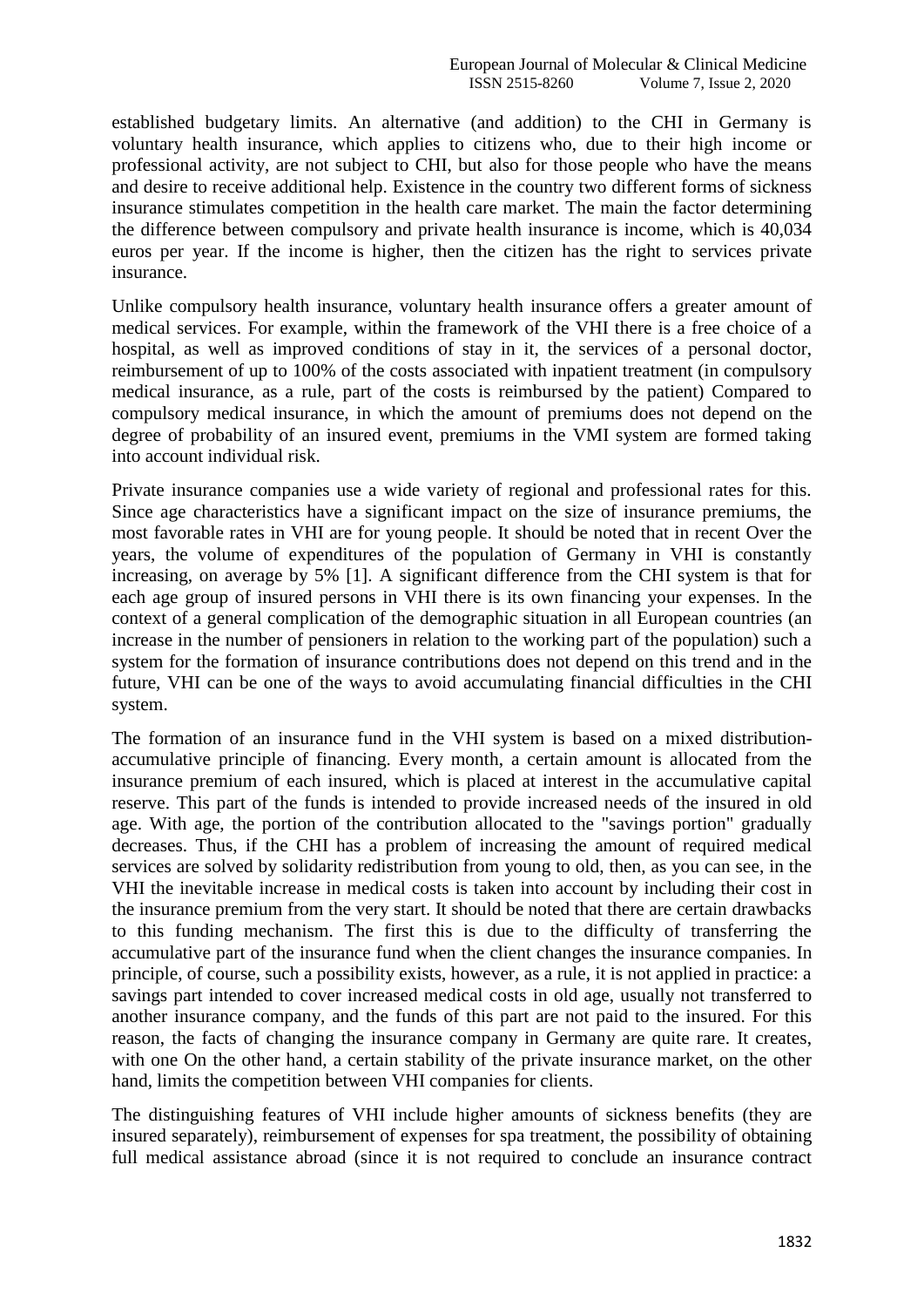additional to the main one), and also exemption from payment of contributions in case of not seeking medical care for 1 to 6 months (CHI does not provide such a service).

Unlike mandatory in the private health insurance system, the conclusion of an insurance contract occurs exclusively on a voluntary basis, the content of which (volume and quality of medical services) negotiated by the parties. Also, unlike compulsory medical insurance, in the private insurance system, the insured, receiving medical care, is obliged to pay for it himself, after which, by presenting the paid invoice to the insurance company, he can receive appropriate compensation for treatment costs in accordance with the insurance contract. An exception exists for paying for inpatient care, the costs of which can be burdensome for the patient.

If there is an agreement between the insurance company and the insured, they can be paid without participation the latter. VHI insurance for such categories of the population as the unemployed (if they were previously insured in VHI) and students differs from the general procedure. The fact is that partial financing of their participation takes the relevant government agency is responsible. In the first case, it is the Federal Office for Labor, and in the second is the education committee. Insurance companies operating in the private health insurance market, do not directly limit the scope of medical care provided. The insured must take care of himself to ensure that the medical services he needs are covered by the scope of insurance under the contract, which means that he can independently decide which form of treatment or examination is more suitable for him. So, unlike compulsory medical insurance, voluntary health insurance offers a higher degree of patient independence and at the same time great responsibility.

The German experience of organizing the health care system undoubtedly deserves close attention: it is not only interesting, but also useful for use in Republic of Uzbekistan. However, referring to this experience, it is necessary to remember the reasons that led to the introduction of health insurance in Germany. First of all is existence a vast private healthcare sector with high prices for healthcare services. That is why the idea of the general availability of these services to the population became key in the implementation of the German insurance model, which was facilitated by established market relations in the economy. Insurance medicine has been selected as a mechanism to reduce financial burden on the population as a result of the constant rise in prices for medical services.

The development of health insurance in Republic of Uzbekistan took place in fundamentally different conditions. First, unlike Germany, Republic of Uzbekistan initially had virtually no private sector in healthcare.

So, in the Republic of Uzbekistan, from July 17, 2020, a law on compulsory health insurance was issued.

The draft Law of the Republic of Uzbekistan "On Compulsory Health Insurance" (hereinafter referred to as the draft Law) was developed in pursuance of paragraph 4 of the Program of Measures for the Implementation of the Concept for the Development of the Healthcare System of the Republic of Uzbekistan in 2019-2021, approved by the Decree of the President of the Republic of Uzbekistan dated December 7, 2018 No. UP- 5590 "On measures to radically improve the health care system of the Republic of Uzbekistan."

Secondly, a necessary prerequisite for the effective operation of insurance systems is a sufficiently high level of income of the population: only then the insurance system will be effective. In addition, this condition is directly related to the problem of ensuring equal access and payment for medical care provided to people from high-risk groups (the elderly, the poor,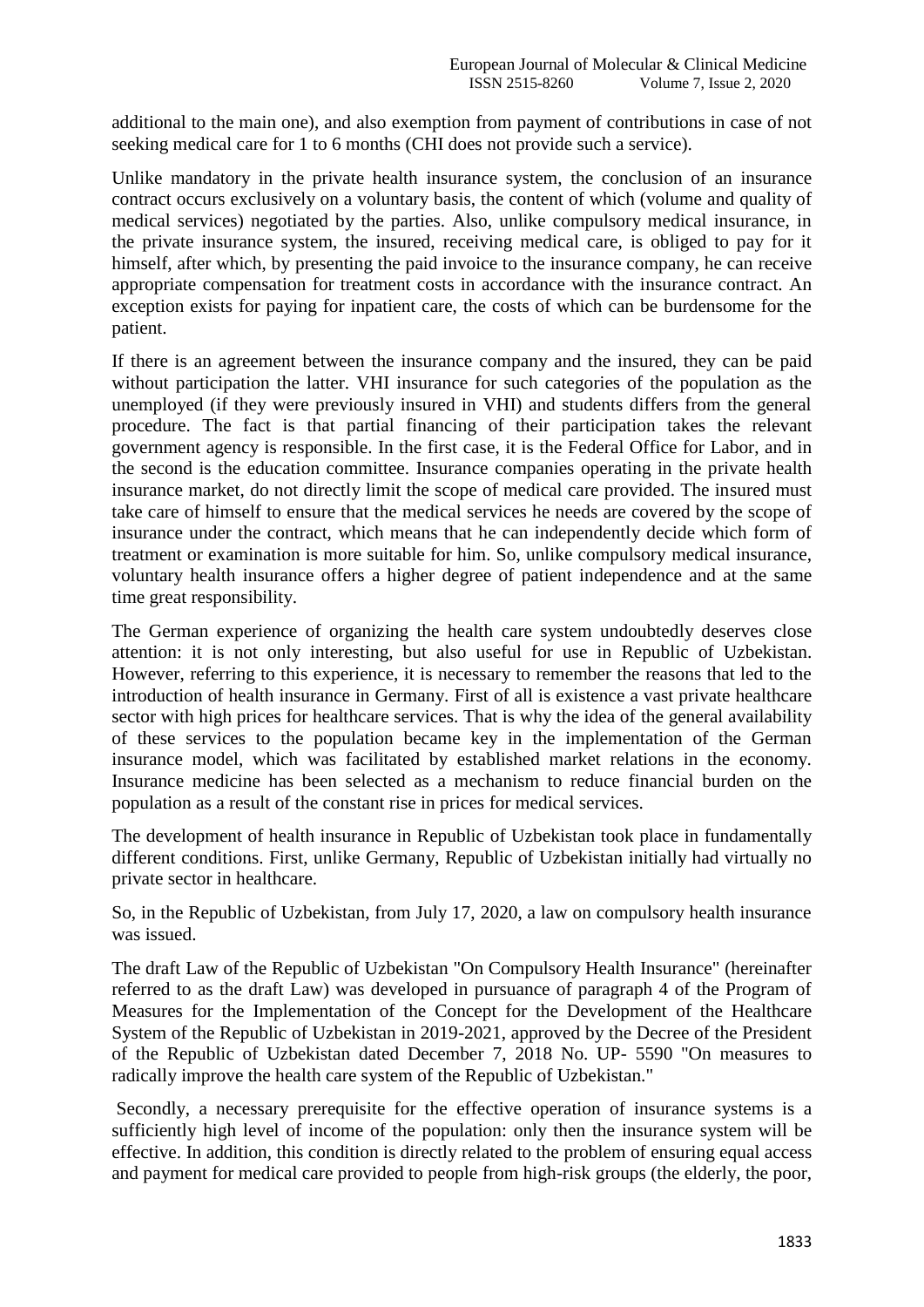the disabled). To prove that the majority of the population of our country due to the low level of their income falls into a similar risk group, probably not necessary. In Republic of Uzbekistan, as in other post-socialist countries, the choice of the insurance system was determined by the desire to expand sources of funding health care and get new channels of stable receipt of additional funds. It was assumed that the introduction of an insurance financing system will create institutional conditions for increasing efficiency use of resources in health care. However, unlike in Republic of Uzbekistan, in Germany the issue of population participation in payment for treatment did not have such a public response. This was largely due to the fact that the system was formed in Germany not by a one-time decree, but gradually, by a series of legislative acts that expanded the sphere of social guarantees. Moreover, each new step was commensurate with real possibilities and was accompanied by thorough analysis of the resource base. The current state of healthcare and health insurance in Republic of Uzbekistan requires an equally balanced comprehensive reform of the entire health insurance system.

## **References:**

- [1] Dong Can Health Care Financing Policy Be Emulated? The Singaporean Medical Savings Accounts Model and Its Shanghai Replica// Journal of Public Health, volume 28, p. 209 – 214 Posted: 2006
- [2] Health Savings Accounts and Health Reimbursement Arrangements: Assets, Account Balances, and Rollovers EBRI Issue Brief, issue 353 Posted: 2006
- [3] Jahrbuch 2002. Die deutsche Versicherungswirtschaft. GDV. Karlsruhe, 2002
- [4] Lampert H., Althammer J. Lehrbuch der Sozialpolitik. Berlin, 2001.
- [5] Loewenstein G, Friedman JY, McGill B, Ahmad S, Linck S, Sinkula S, Beshears J, Choi JJ, Kolstad J, Laibson D, Madrian BC, List JA, Volpp KG. Consumers' misunderstanding of health insurance. J Health Econ. 2013;32(5):850–62.
- [6] Mirvarisova L.T., Nurmamatova K.Ch., Mirzaraximova K.R. Optimization of the health care management system is a key element in improving the efficiency and transparency of the health care system. Stomatologiya. 2018; 4 (73): 61-64.
- [7] Politi MC, Kaphingst KA, Kreuter M, Shacham E, Lovell MC, McBride T. Knowledge of health insurance terminology and details among the uninsured. Med Care Res Rev. 2014;71:85–98.
- [8] Abaluck J, Gruber J. Choice inconsistencies among the elderly: evidence from plan choice in the Medicare part D program. Am Econ Rev. 2011;101(4):1180–20.
- [9] Green MS, Hayek S, Tarabeia J, Yehia M, HaGani N. A national survey of ethnic differences in knowledge and understanding of supplementary health insurance. Isr J Health Policy Res. 2017;6:12.
- [10] Paez KA, Mallery CJ, Noel H, Pugliese C, McSorley VE, Lucado JL, Ganachari D. Development of the health insurance literacy measure (HILM): conceptualizing and measuring consumer ability to choose and use private health insurance. J Health Commun. 2014;19(Suppl 2):225–39.
- [11] Peters E, Meilleur L, Tompkins MK. Appendix A: Numeracy and the affordable care act: opportunities and challenges. In: Health literacy and numeracy: workshop summary. Washington, DC: The National Academies Press; 2014. p. 91–136.
- [12] Cunningham PJ, Denk CD, Sinclair M. Do consumers know how their health plan works? Health Aff. 2001;20:59–166.
- [13] Kim J, Braun B, Williams AD. Understanding health insurance literacy: a literature review. Fam Consum Sci Res J. 2013;42(1):3–13.
- [14] Paez K, Goldstein J, Ganachari D. Developing a measure of health insurance literacy: understanding consumers' ability to choose and use insurance. Issue brief American